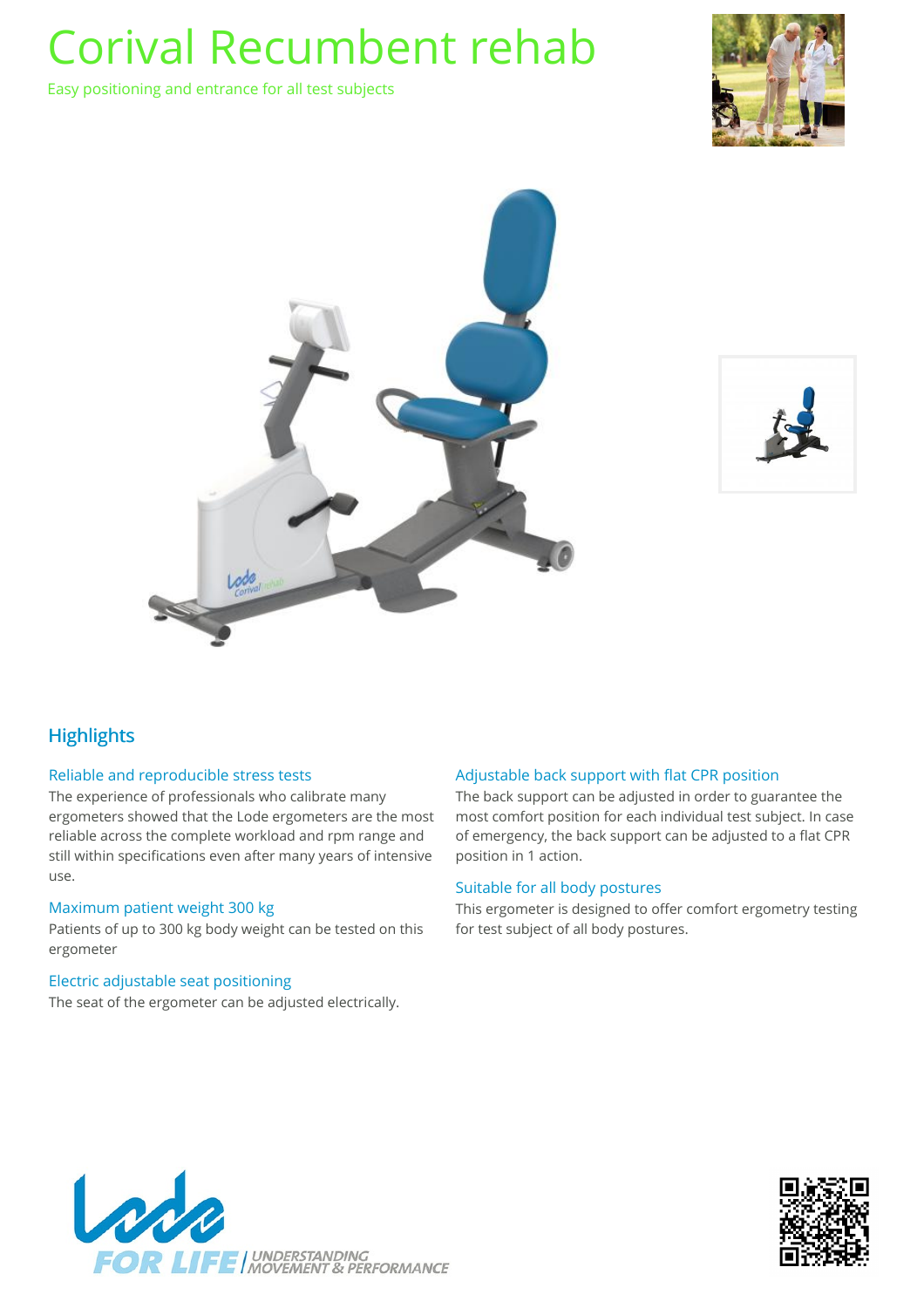Easy positioning and entrance for all test subjects



The latest design of the Corival Recumbent ergometer offers ergometry testing for test subjects up to 300 kg! Easy positioning and access is guaranteed by the electric adjustable seat and adjustable handgrips next to the seat. Moreover, the back support can be adjusted. For safety reasons, the back support can be positioned flat in CPR position in 1 step. This ergometer can be used for elderly and obese people and in rehabilitation settings. The Corival Recumbent is a special product from our Corival range.It is is standard supplied with a 7" control unit with touch screen and a bottle holder. Thanks to the built-in network module, the ergometer can be connected to the Lode Cardiac Rehab Manager Software, Lode Rehab Manager or the Lode Ergometry Manager. A USB A-B cable for service purposes only will be standard delivered with the product. To connect LEM or LCRM you need a special interface cable that can be ordered under part number 930930.

## Features



## Extreme low start up load

The extreme low start-up load of 7 watts and the adjustability in small steps of 1 watt **MAT** make this ergometer perfectly suitable for many different applications. The standard control unit shows multiple ergometry parameters and you can determine your specific default setting and start-up menu.



### Accurate over a long period of time

The Lode ergometers are supplied with an electro-magnetic braking mechanism of Lanooy (eddy current). The biggest advantage of this braking system compared to a friction braking system is the absolute accuracy and the accuracy over time. Moreover, friction braking systems have more wearing parts.

## Small adjustment steps

The workload of the Lode ergometers is adjustable in steps of only 1 watt. Depending **Watt** on your wishes, the test operator or the test subject can adjust the workload. The steps of 1 watt are possible in the manual mode as well as within protocols.

Versatile controls

## Additional features with PCU

Besides the possibility to program 24 protocols easily, this control unit offers the following features:

- better monitoring because of the additional and larger display
- a perfect combination with BPM
- possibility to measure SpO2



## Easy step-through

The ergometer has a comfortable stepthrough: a must for people who are not so mobile!

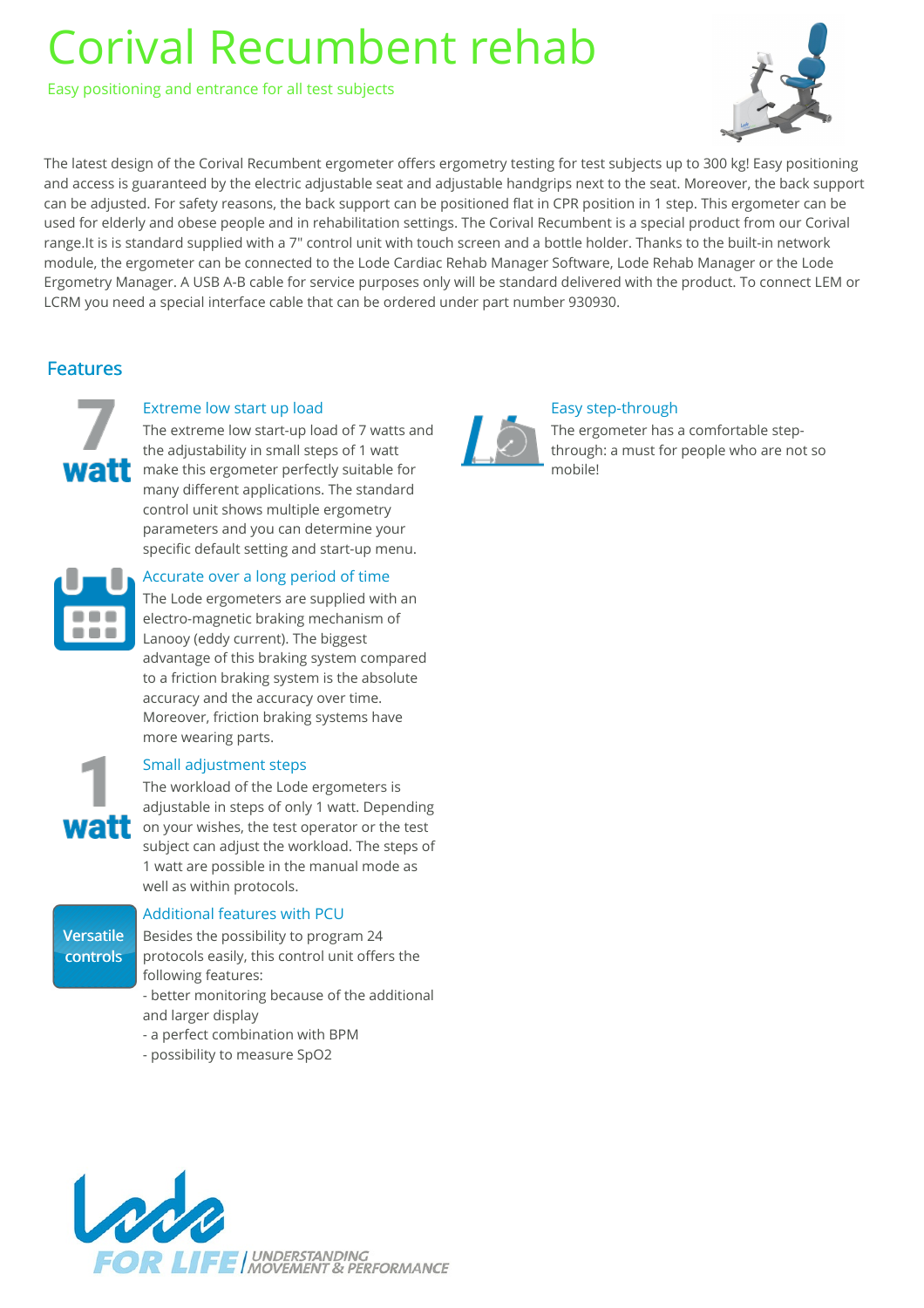Easy positioning and entrance for all test subjects





## Interconnectivity between Lode products

Connecting Lode products has never been easier! Lode rehab and sports products have a standard Network card:

- To be able to connect the first product to the PC with L(C)RM a Lode proprietary network to PC cable is needed (#930930). This cable is standard included with Lode Rehab Software.

- From the second product onward products can be connected to the previous one, creating a bus network configuration;

- The last product always needs a termination plug to avoid interference and loss of data. Therefore all products with such a network card come with a termination plug.

### Benefits

- Lossless data connection
- High bandwidth
- No interference of COM ports
- Daisy chain connection
- Full access of all data in the product to LCRM

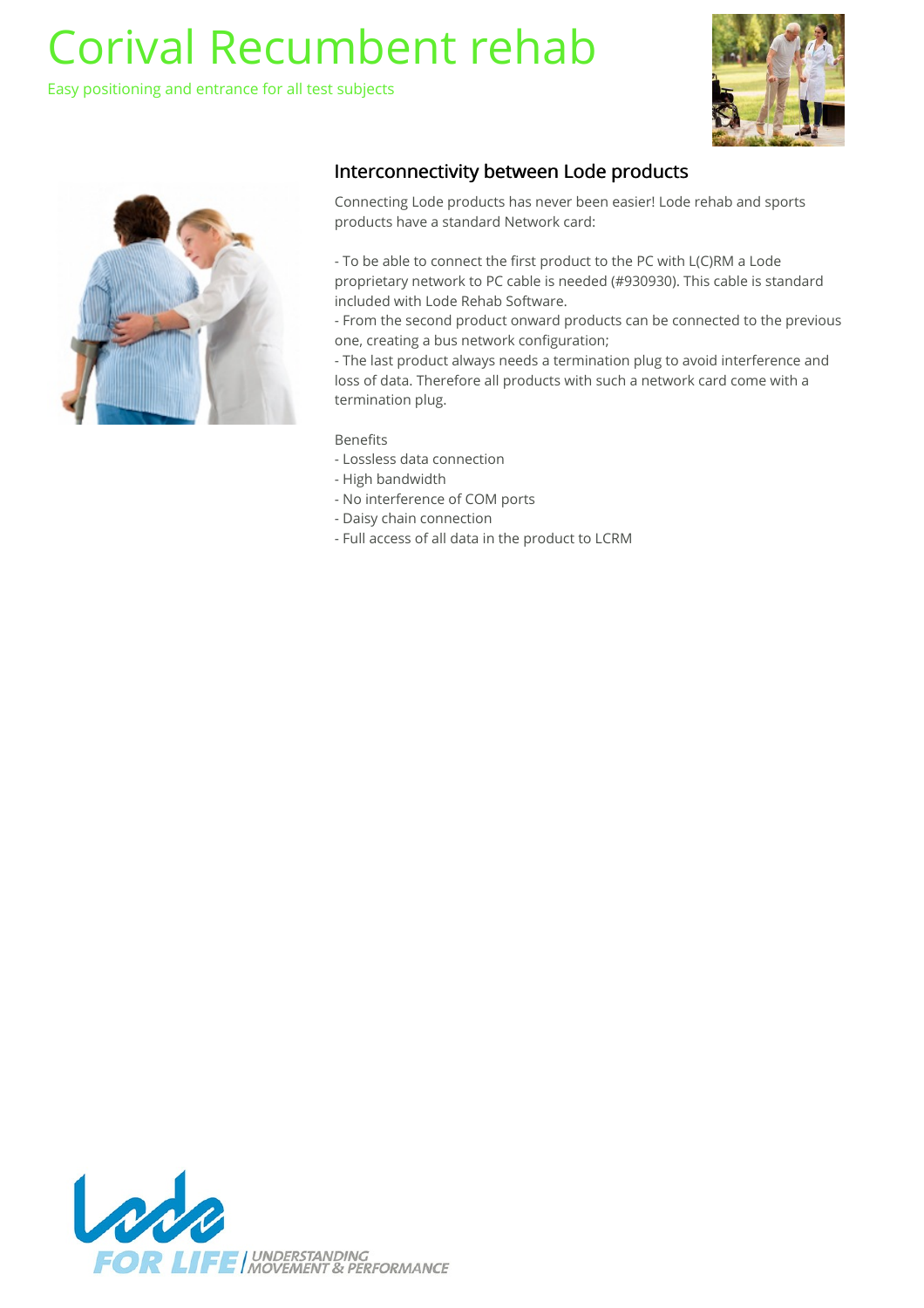Easy positioning and entrance for all test subjects



Corival Recumbent rehab can a.o be extended with the following options:

| Pedal shoes pediatric<br>(pair)         | Communication<br><b>Module</b>                                    | SpO2 for control unit<br>with touch panel (extra<br>long cable) | 0-Watt start-up system                                                                                      | Colour Display 3.5" -<br>2nd screen           |
|-----------------------------------------|-------------------------------------------------------------------|-----------------------------------------------------------------|-------------------------------------------------------------------------------------------------------------|-----------------------------------------------|
| Pedal shoes for childen                 | Connect to ECG and<br>spirometers                                 | Oxygen saturation                                               | Lowest possible startup<br>power                                                                            | Multifunctionality                            |
|                                         | $\circ$ $\circ$<br>$\Box$                                         |                                                                 | 88.<br>50                                                                                                   |                                               |
| Partnumber: 917833                      | Partnumber: 945850                                                | Partnumber: 945822                                              | Partnumber: 960805                                                                                          | Partnumber: 945819                            |
| Network module<br>connection cable      | SpO2 for control unit<br>with touch panel -<br>ordered afterwards | Add program function<br>to 7" touch screen for<br>ergometer     | Ambient sensor pack                                                                                         | <b>XXL Seat for Corival</b><br>Recumbent      |
| Easy connection                         | Ordered afterwards                                                | Easily prepare and<br>execute tests and                         | Check environmental<br>conditions during test                                                               | Comfortable seating                           |
|                                         |                                                                   |                                                                 | $0.0 -$<br>0.0,<br>$18.9 -$<br>85.0.<br>b.o.<br>$\mathbb{R}$<br>$1002 -$<br>$0.000 -$<br>Partnumber: 945827 |                                               |
| Partnumber: 930930                      | Partnumber: P945822                                               | Partnumber: U945835                                             |                                                                                                             | Partnumber: 969801                            |
| <b>Remote Control for</b><br>ergometers | <b>Bluetooth Smart heart</b><br>rate                              | Adjustable cranks                                               | <b>Custom pack</b><br>Powercable 100 - 127 V<br>for ergometers                                              | Pedal shoes (pair) for<br>Corival (Recumbent) |
| Ease of use                             | Heartrate available<br>within an extreme wide                     | Optimal force<br>application                                    | Easy connection                                                                                             | Extra stability during<br>cycling             |
|                                         |                                                                   | <b>TAN</b>                                                      |                                                                                                             |                                               |
| Partnumber: 945832                      | Partnumber: 945833                                                | Partnumber: 960804                                              | Partnumber: 945892                                                                                          | Partnumber: 967835                            |

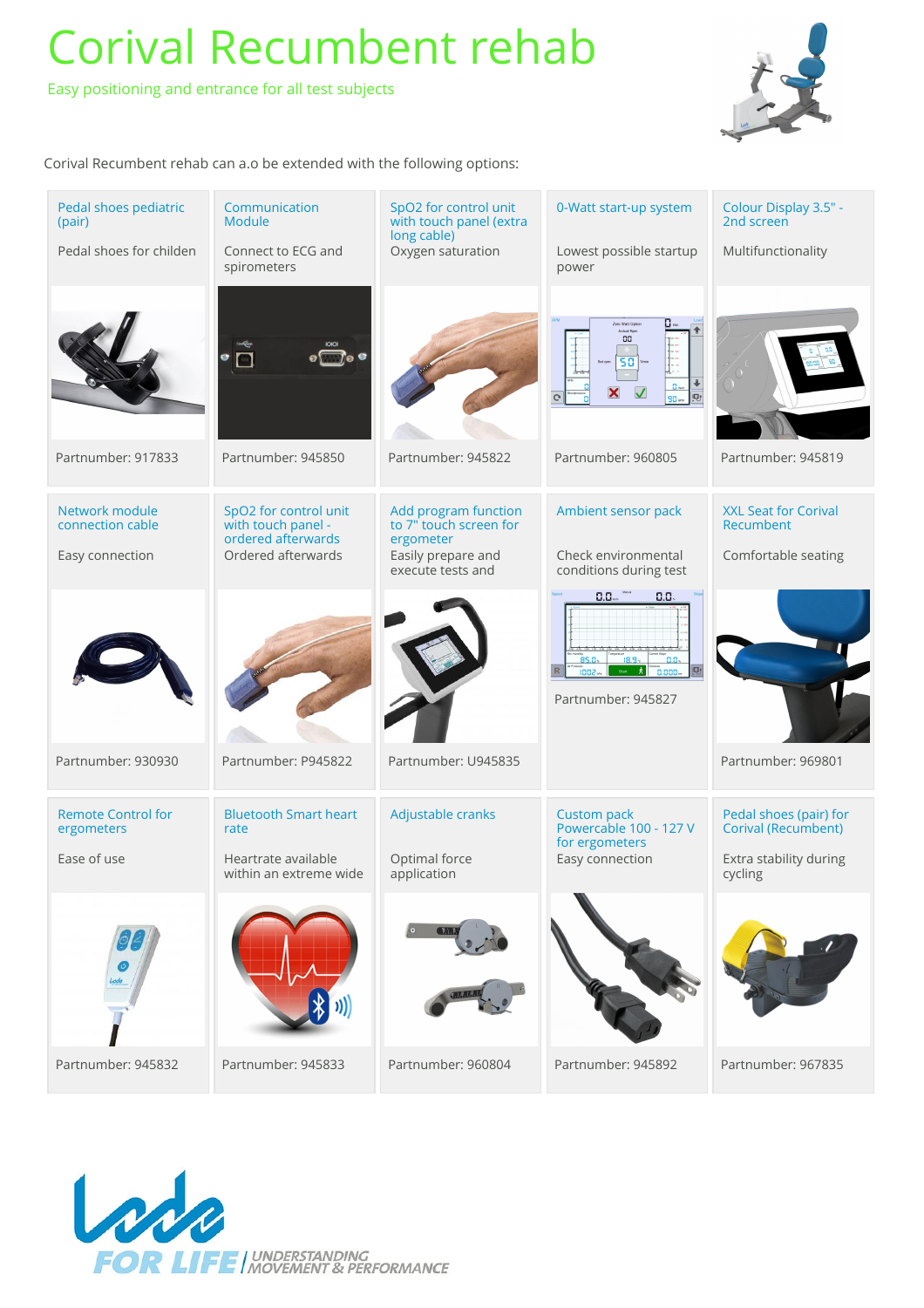Easy positioning and entrance for all test subjects



へんへんへんへん へんへんへん へんへんへん へんへんへん へんへんへんへん へんへん

## Specifications

| Workload |  |  |  |
|----------|--|--|--|
|          |  |  |  |

| Workload range fixed torque                          | $0,1 - 70$ Nm |           |
|------------------------------------------------------|---------------|-----------|
| Minimum load                                         | 7W            |           |
| Maximum peak load                                    | 1000 W        |           |
| Minimum load increments                              | 1 W           |           |
| Maximum continuous load                              | 750 W         |           |
| Hyperbolic workload control                          | ✔             |           |
| Linear workload control                              | ✓             |           |
| Fixed torque workload control                        |               |           |
| Maximum rpm independent constant load                | 150 rpm       |           |
| Minimum rpm independent constant load                | 30 rpm        |           |
| Optional heart rate controlled workload              |               |           |
| Electromagnetic "eddy current" braking system        |               |           |
| Dynamic calibration                                  |               |           |
| <b>Accuracy</b>                                      |               |           |
| Workload accuracy from 7 to 100 W                    | 3 W           |           |
| Workload accuracy from 100 to 500 W                  | 3 %           |           |
| Workload accuracy from 500 to 1000 W                 | 5 %           |           |
| Comfort                                              |               |           |
| Seat width                                           | 512 mm        | 20.2 inch |
| Minimum leg length user (incl. adjustable<br>pedals) | 650 mm        | 25.6 inch |
| Allowed user weight                                  | 300 kg        | 661.4 lbs |
| Adjustability range seat                             | 400 mm        | 15.7 inch |

| <b>User Interface</b>                |
|--------------------------------------|
| English user interface               |
| Chinese user interface               |
| Croatian user interface              |
| Czech user interface                 |
| Danish user interface                |
| Dutch user interface                 |
| Finnish user interface               |
| French user interface                |
| German user interface                |
| Greek user interface                 |
| Hungarian user interface             |
| Italian user interface               |
| Japanese user interface              |
| Korean user interface                |
| Latvian user interface               |
| Lithuanian user interface            |
| Norwegian user interface             |
| Polish user interface                |
| Portugese user interface             |
| Romanian user interface              |
| Russian user interface               |
| Spanish user interface               |
| Swedish user interface               |
| Turkish user interface               |
| Ukrainian user interface             |
| <b>Readout Distance</b>              |
| Readout RPM                          |
| Readout Heartrate                    |
| Readout target HR                    |
| Readout Energy                       |
| Readout Torque                       |
| <b>Readout Time</b>                  |
| <b>Readout Power</b>                 |
| Set Display                          |
| Set Resistance                       |
| Set P-Slope                          |
| Set Mode                             |
| Manual operation mode                |
| Terminal operation mode              |
| Selfdesigned protocol operation mode |